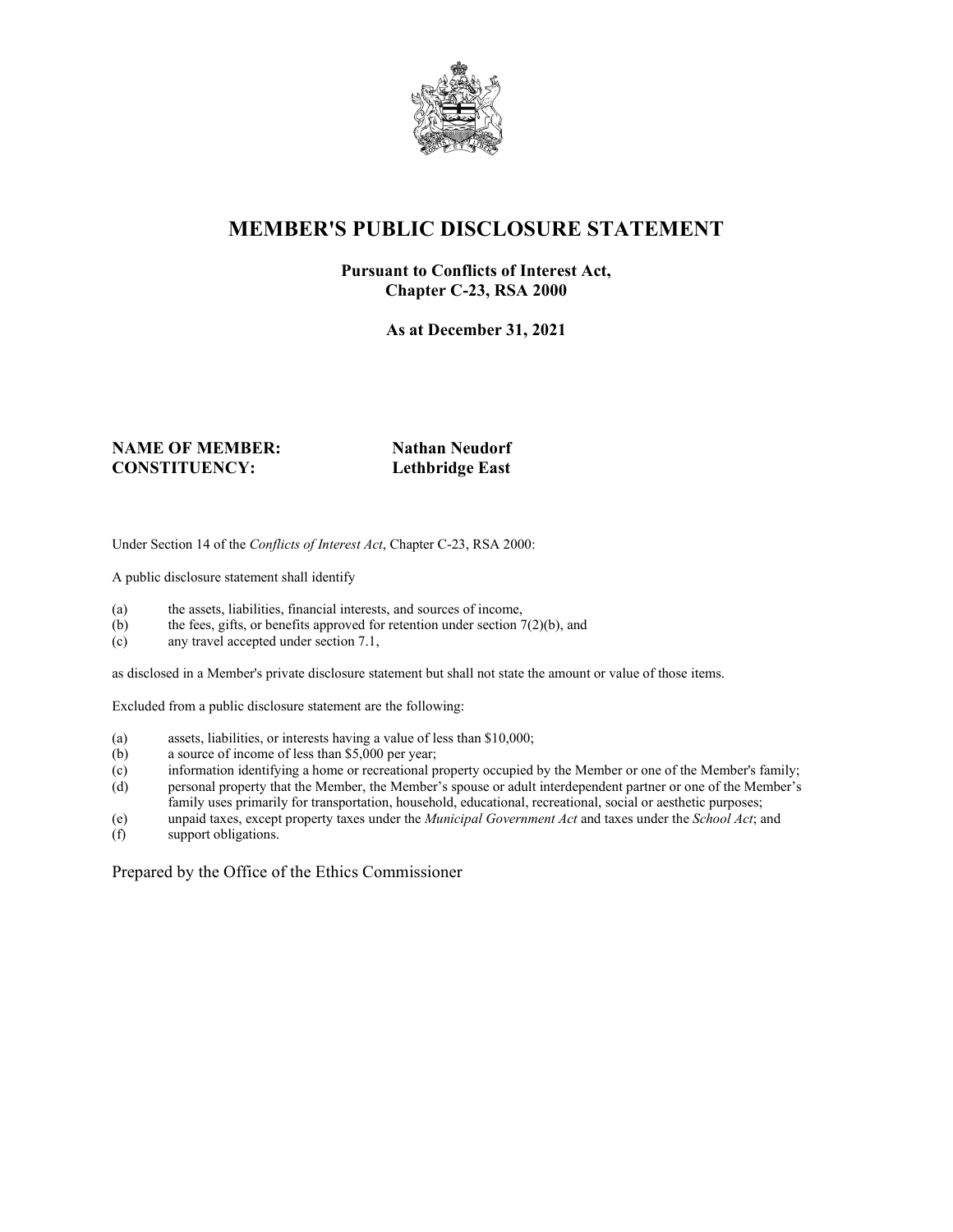## **FORM 1: MEMBER Nathan Neudorf**

| <b>INCOME</b>                                                                                   |                                                |  |
|-------------------------------------------------------------------------------------------------|------------------------------------------------|--|
| <b>Source</b>                                                                                   | <b>Nature of Income</b>                        |  |
| <b>Province of Alberta</b>                                                                      | MLA Indemnity and Allowance                    |  |
| <b>Rental Properties</b>                                                                        | Rental Income                                  |  |
| <b>ASSETS</b>                                                                                   |                                                |  |
| <b>Real Property</b>                                                                            | Primary Residence<br>Rental Property: Maui, HI |  |
| <b>Bank, Trust Company or Other Financial</b><br><b>Institution</b>                             | First Hawaiian Bank                            |  |
| <b>Publicly Traded Securities (stocks and bonds)</b><br>and Registered Retirement Savings Plans | Sunlife Granite Growth Portfolio               |  |
| <b>Canada Savings Bonds, Guaranteed</b><br><b>Investment Certificates</b>                       | n/a                                            |  |
| <b>Mutual Funds</b>                                                                             | n/a                                            |  |
| <b>Annuities and Life Insurance Policies</b>                                                    | Sunlife Financial                              |  |
| <b>Pension Rights</b>                                                                           | n/a                                            |  |
| <b>Other Assets</b>                                                                             | n/a                                            |  |
| <b>Gifts and Personal Benefits</b>                                                              | n/a                                            |  |
| <b>Travel on Non-commercial Aircraft</b>                                                        | n/a                                            |  |
| <b>LIABILITIES</b>                                                                              |                                                |  |
| Mortgages                                                                                       | Manulife, First Hawaiian Bank                  |  |
| <b>Loans or Lines of Credit</b>                                                                 | Manulife                                       |  |
| <b>Guarantees</b>                                                                               | n/a                                            |  |
| Other                                                                                           | n/a                                            |  |
| <b>FINANCIAL INTERESTS</b>                                                                      |                                                |  |
| Neudorf Corporate Management Company Inc.                                                       |                                                |  |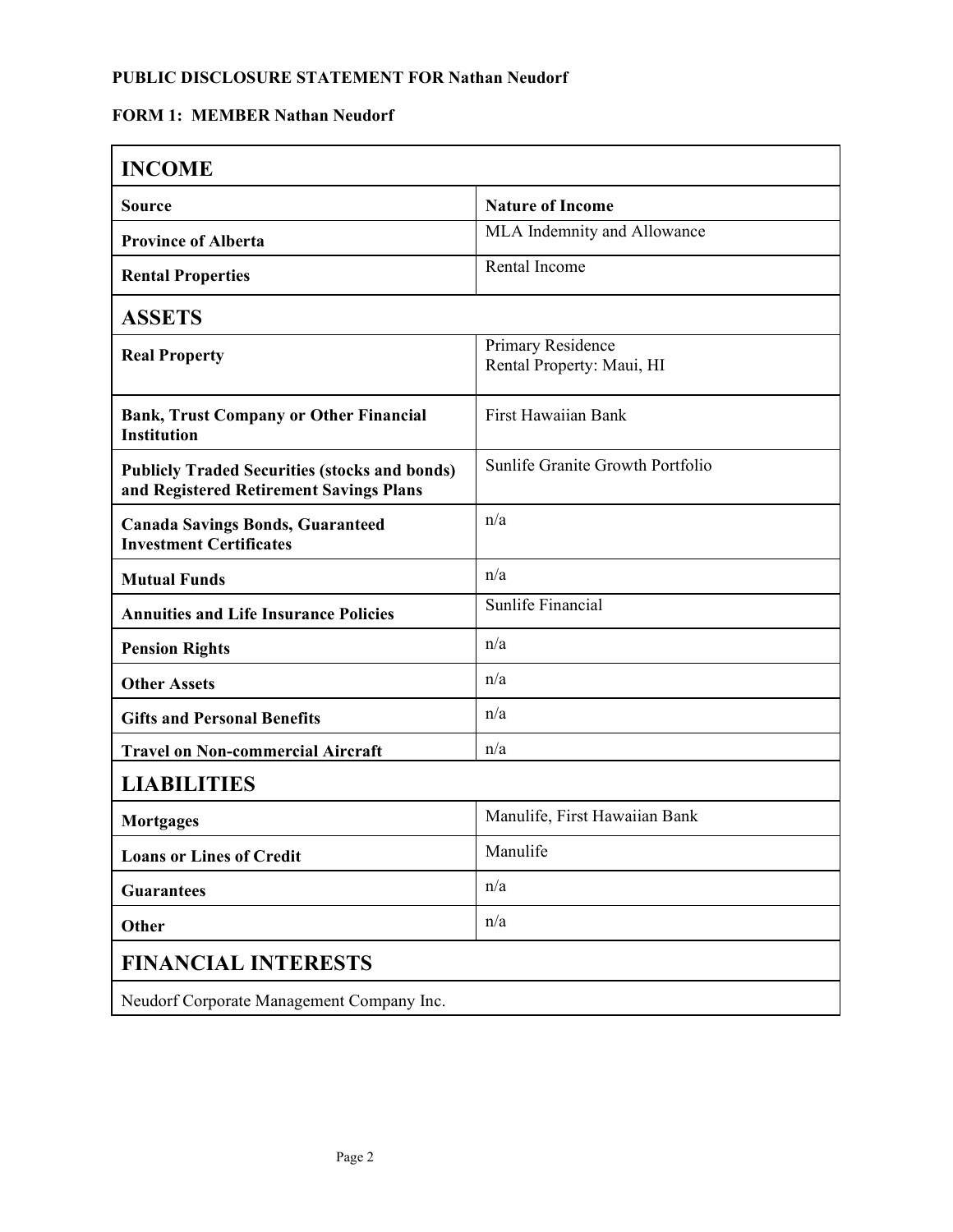# **FORM 2: MEMBER'S SPOUSE/ADULT INTERDEPENDENT PARTNER (Deanne Neudorf)**

| <b>INCOME</b>                                                                                   |                          |  |
|-------------------------------------------------------------------------------------------------|--------------------------|--|
| Source                                                                                          | <b>Nature of Income</b>  |  |
| Alberta Health Services                                                                         | <b>Employment Income</b> |  |
| <b>ASSETS</b>                                                                                   |                          |  |
| <b>Real Property</b>                                                                            | Joint with Spouse        |  |
| <b>Bank, Trust Company or Other Financial</b><br><b>Institution</b>                             | Joint with Spouse        |  |
| <b>Publicly Traded Securities (stocks and bonds)</b><br>and Registered Retirement Savings Plans | n/a                      |  |
| <b>Canada Savings Bonds, Guaranteed</b><br><b>Investment Certificates</b>                       | n/a                      |  |
| <b>Mutual Funds</b>                                                                             | n/a                      |  |
| <b>Annuities and Life Insurance Policies</b>                                                    | Sunlife Financial        |  |
| <b>Pension Rights</b>                                                                           | <b>LAPP</b>              |  |
| <b>Other Assets</b>                                                                             | n/a                      |  |
| <b>Gifts and Personal Benefits</b>                                                              | n/a                      |  |
| <b>LIABILITIES</b>                                                                              |                          |  |
| <b>Mortgages</b>                                                                                | Joint with Spouse        |  |
| <b>Loans or Lines of Credit</b>                                                                 | n/a                      |  |
| <b>Guarantees</b>                                                                               | n/a                      |  |
| Other                                                                                           | n/a                      |  |
| <b>FINANCIAL INTERESTS</b>                                                                      |                          |  |
| n/a                                                                                             |                          |  |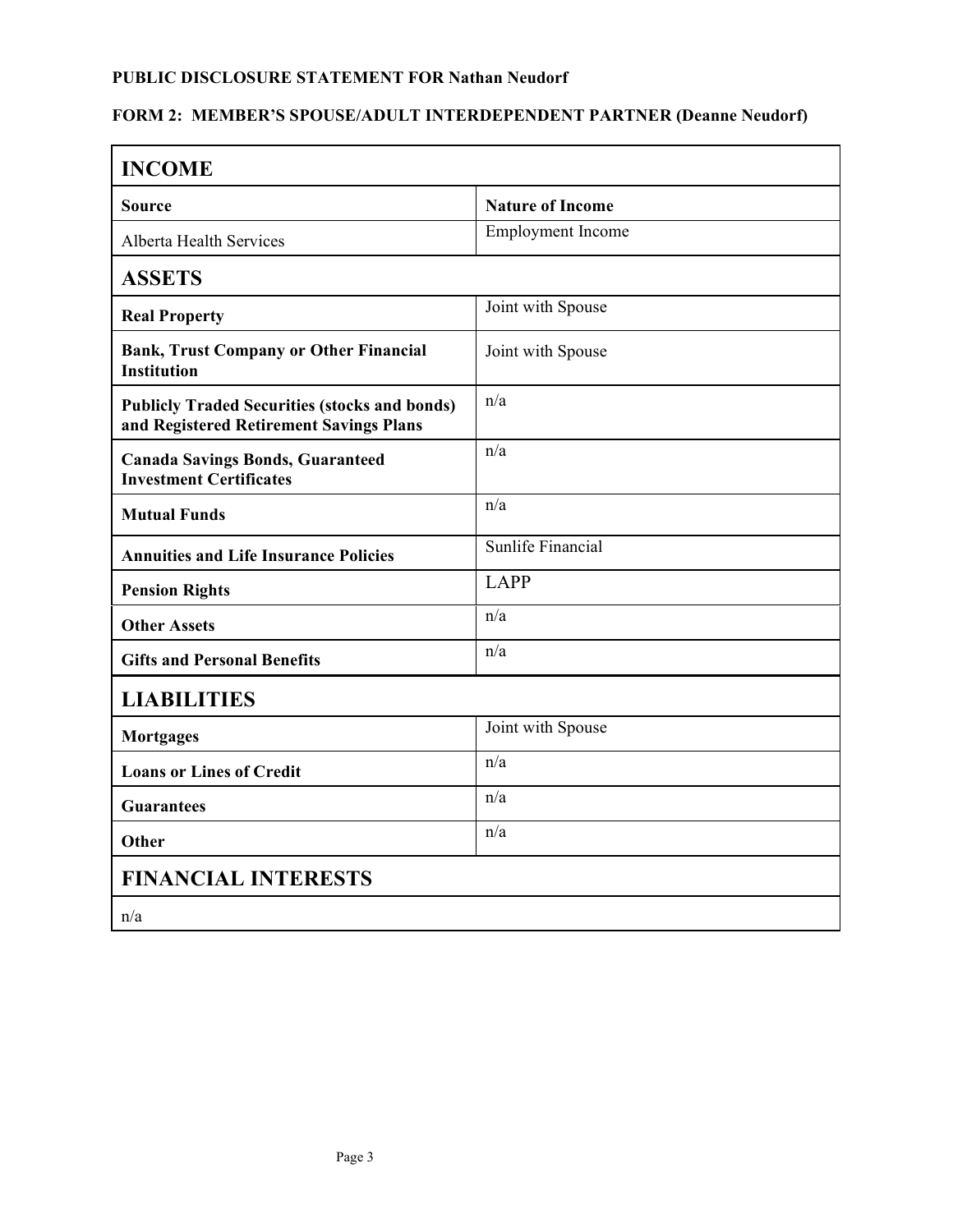# FORM 3: MEMBER'S MINOR CHILDREN (No. of Minor Children: 1)

| <b>INCOME</b>                                                                  |                         |  |
|--------------------------------------------------------------------------------|-------------------------|--|
| <b>Source</b>                                                                  | <b>Nature of Income</b> |  |
| n/a                                                                            | n/a                     |  |
| <b>ASSETS</b>                                                                  |                         |  |
| <b>Real Property</b>                                                           | n/a                     |  |
| <b>Bank, Trust Company or Other Financial</b><br><b>Institution</b>            | n/a                     |  |
| <b>Registered Education Savings Plan</b>                                       | <b>RESPs</b>            |  |
| <b>Canada Savings Bonds and Investments</b><br><b>Guaranteed by Government</b> | n/a                     |  |
| <b>Mutual Funds</b>                                                            | n/a                     |  |
| <b>Guaranteed Investment Certificates and</b><br><b>Similar Instruments</b>    | n/a                     |  |
| <b>Annuities and Life Insurance Policies</b>                                   | Manulife                |  |
| <b>Pension Rights</b>                                                          | n/a                     |  |
| <b>Other Assets</b>                                                            | n/a                     |  |
| <b>LIABILITIES</b>                                                             |                         |  |
| <b>Mortgages</b>                                                               | n/a                     |  |
| <b>Loans or Lines of Credit</b>                                                | n/a                     |  |
| <b>FINANCIAL INTERESTS</b>                                                     |                         |  |
| n/a                                                                            |                         |  |